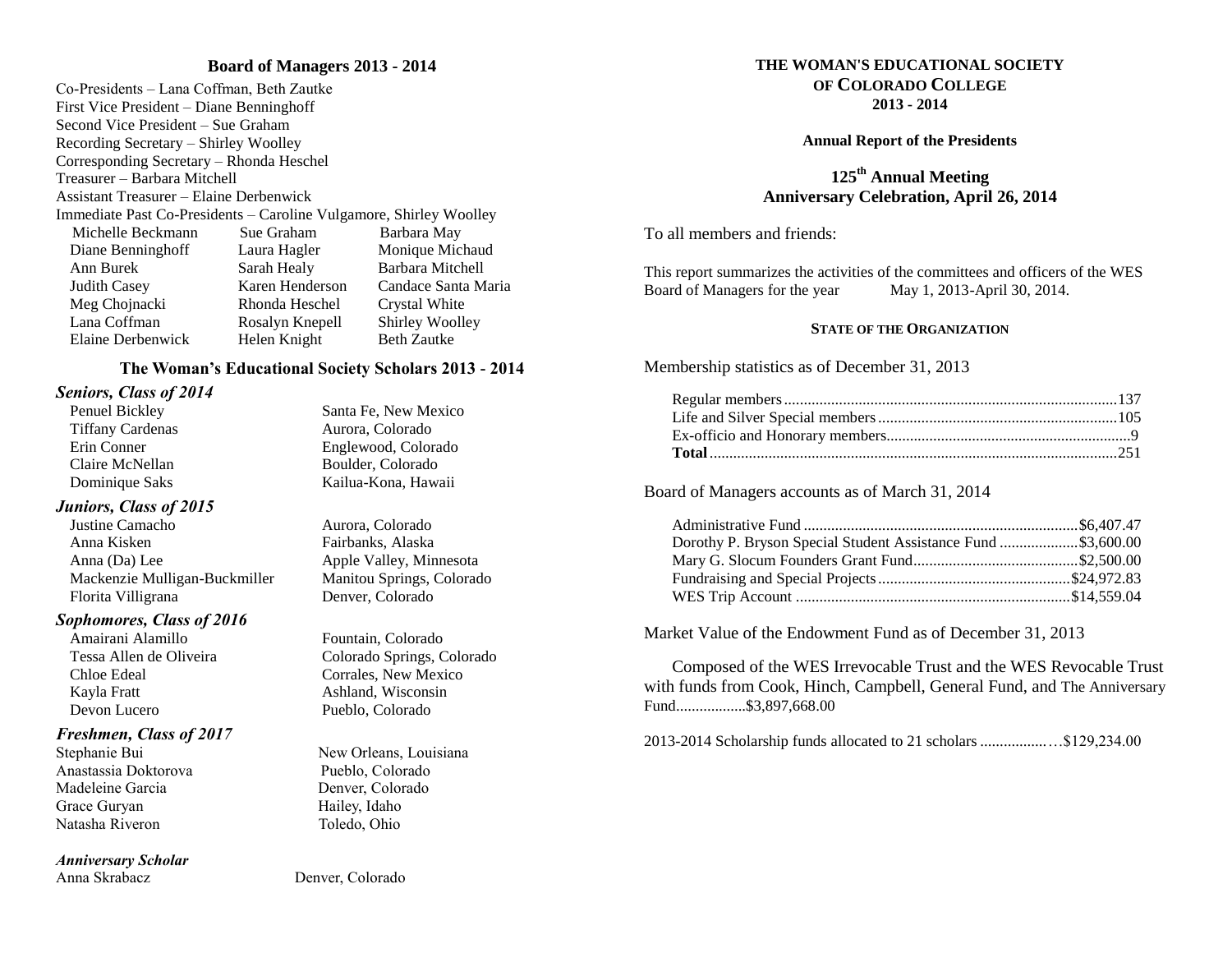# **HIGHLIGHTS OF THE YEAR**

## **May 1, 2013 – April 30, 2014**

| June 10-14, 2013     | WES Tour: "Ranches, Foundries, Peaks, and Science"                                                                                                             |
|----------------------|----------------------------------------------------------------------------------------------------------------------------------------------------------------|
| August 24, 2013      | New Scholar/Parent Reception<br>at the Cornerstone Arts Center                                                                                                 |
| August 27, 2013      | Fall Newsfocus mailing                                                                                                                                         |
| September 19, 2013   | Scholar Tea at Stewart House                                                                                                                                   |
| October 11, 2013     | Scholar Appreciation Luncheon                                                                                                                                  |
| October 17, 2013     | Fall program: "Vision and Pedagogy:<br>Interface between Colorado College interns and<br>The Fine Arts Center" by Michael Howell                               |
| December 6-8, 2013   | CC Craft Fair Fundraiser                                                                                                                                       |
| December 11, 2013    | Scholar Cookie Exchange at Morreale Carriage<br>House                                                                                                          |
| January 30, 2014     | Winter program: "The Behavior and Misbehavior<br>Of Snowflakes" with CC Professor Ted Lindeman                                                                 |
| January 31, 2014     | Winter Newsfocus mailing                                                                                                                                       |
| February 27, 2014    | Scholar Program: Dr. Amulu Stewart - "Interview<br>Skills Helpful for Entrance to Medical School<br>and other Graduate programs" at Morreale Carriage<br>House |
| April 26, 2014       | WES 125 <sup>th</sup> Anniversary Celebration, Annual Meeting,<br>and Farewell Luncheon for Senior Scholars                                                    |
| April 27-May 4, 2014 | WES/Pillar Tour: "From Atoms to the Cosmos: Explore<br>Science in New Mexico"                                                                                  |
| April 30, 2014       | "Women of the West" Luncheon                                                                                                                                   |
|                      |                                                                                                                                                                |

## **MESSAGE FROM THE CO-PRESIDENTS**

## **Lana Coffman and Beth Zautke**

We thank the hard-working board members who created a most successful year for WES. Our programs and scholar events have been fun and worthwhile and in December 2013, WES entered into a partnership with the PILLAR Institute for Lifelong Learning to plan and present trips together. Our Membership base is solid and our endowment is well over \$3,000,000. The WES website has been updated regularly and messages left on voice mail and at our email address were being monitored.

We look forward to the  $125<sup>th</sup>$  Anniversary celebration on April 26, 2014. A unique publication, *A Quiet Work Continues: WES in Its Second Century. 1989-2014*, is taking shape with photos and articles chronicling our accomplishments. We want to extend a special thank you to the Anniversary Ad Hoc Committee who have worked so diligently over the past two years toward this fun celebration!

We couldn't meet our goals without a strong Finance Committee and support from members connected to Colorado College as well as those in the Colorado Springs community.

Our focus remains on scholars and we continue to sponsor activities that are meaningful and fun. In the fall of 2012, the Mary G. Slocum Founders Grant Fund in honor of our  $125<sup>th</sup>$  anniversary was created to supplement the Dorothy P. Bryson Fund helping scholars with additional moneys for offcampus opportunities.

As this year comes to a close, we again want to thank the entire WES Board, all of the committees for their hard work this past year, and all the members-at-large. Finally, we would like to thank the members who are going off the board: Shirley Woolley, Rhonda Heschel, and Laura Hagler. We will miss seeing you at our board meetings but look forward to seeing you at our functions!

> Contact us at [WES@coloradocollege.edu](mailto:WES@coloradocollege.edu) or by calling (719) 389-7699.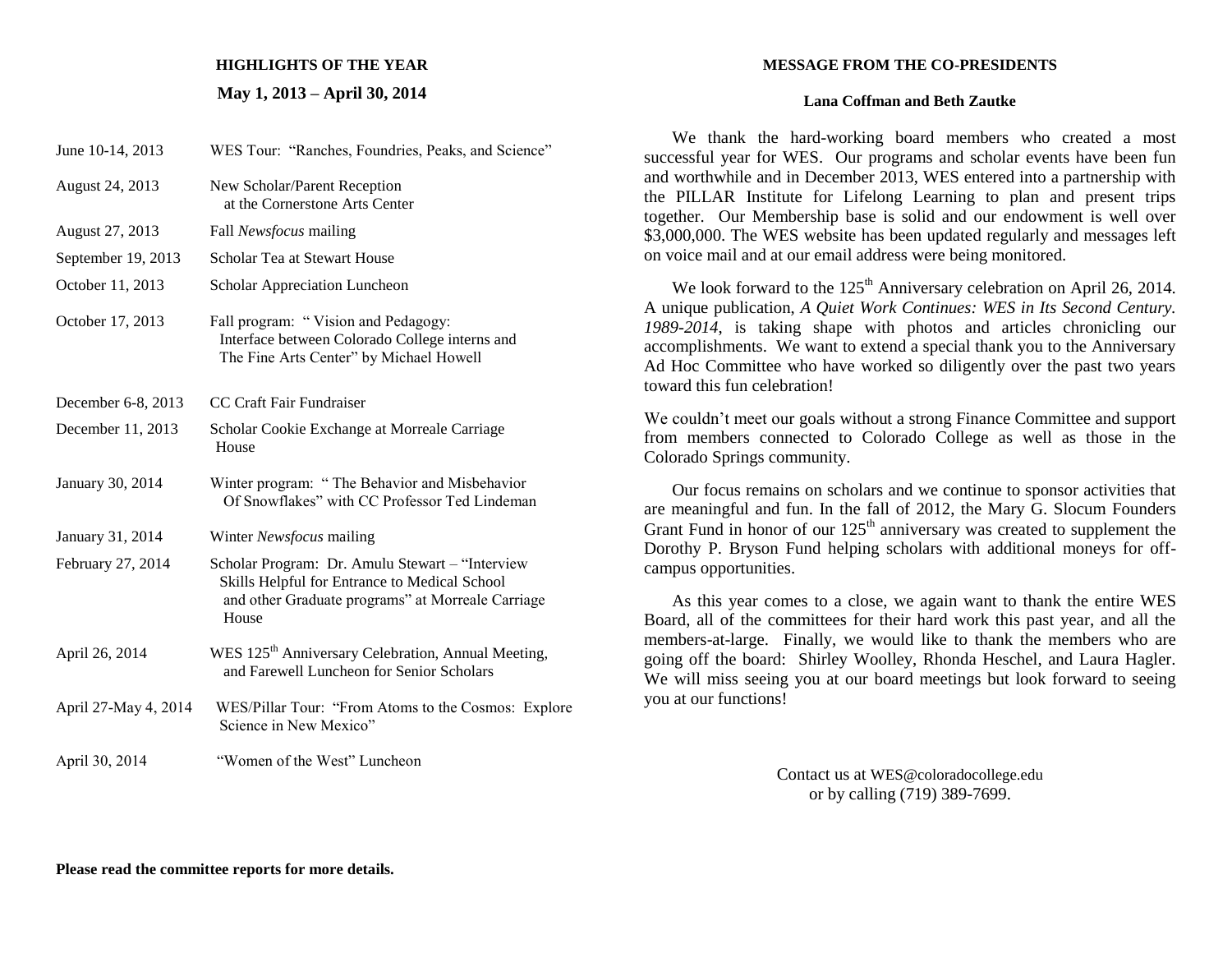#### **ANNUAL COMMITTEE REPORTS**

## **Ad Hoc Committee:** *A Quiet Work Continues: WES in Its Second Century. 1989-2014*

Board Contact: Chair Sue Dilloway Board Member: Diane Benninghoff Members-at-Large: Barbara Arnest, Andrea Corley, Marianna McJimsey, Jeanne Stiles, Caroline Vulgamore

WES's 125th anniversary is to be celebrated April 26, 2014. *A Quiet Work* was published on our  $100<sup>th</sup>$  anniversary and has been updated in a separate booklet available at the annual meeting and celebration for a \$10 donation. The committee spent the year researching, writing articles and gathering photos. This year the booklet was prepared for publication: Caroline Vulgamore edited, Helen Richardson proofread, and Marianna McJimsey and Stormy Burns took the project through publication. Barbara Arnest, editor of the original volume, wrote the foreword.

# **Ad Hoc Committee: 125th Anniversary Celebration**

Board Contact: Sally Metzger

Members: Liz Aiken, Judy Jones, Jean Keeley, Katy Lapp, Pam Marsh, Jeanne **Stiles** 

The committee met in the fall to review questionnaire responses from former scholars regarding their lives since leaving Colorado College and their possible return to the campus for activities leading up to the April 26 celebration. Ideas were discussed about how to feature them in our programs.

The committee decided to put off any details until after the first of the year; then they hit the ground running. The agenda for the day was created; a tasty menu was chosen for the buffet luncheon; plans were set in motion for a photo collage of scholars entailing many hours in the library archives; invitations and matching name tags were designed, printed and mailed; and decorations were finalized.

The printing of *A Quiet Work Continues; WES in its Second Century. 1989-2014*  was timed to coincide with the anniversary celebration. Copies will be available for a donation and will be at a table beside the original *Quiet Work* for all to enjoy.

Every member of this remarkable committee gave generously of her time and talent—they all deserve a huge round of applause for making this special day such a grand event!!

#### **Finance Committee**

Co-Chairs: Barbara Mitchell, Shirley Woolley

Members: Lana Coffman, Elaine Derbenwick, Rosalyn Knepell, Barbara May, Candace Santa Maria, Beth Zautke

The Finance Committee evaluates the operating budget, monitors the endowment and determines funding available for scholarships. The Board of Managers' goal is to provide scholars with no less than 10% of the total cost of attending Colorado College. The value of the WES scholarship for academic year 2014-2015 will be raised by 6%. Each scholarship will increase from \$6,154 to \$6,500. This amount is 11.4% of CC's cost of attendance. The total annual scholarship commitment for 21 students will be \$136,500.

Since the 1990s, John W. Bristol and Company has managed the WES endowment. As of December 31, 2013, it was valued at \$3,897,668.00, an increase of more than 12% over last year.

We will again support five incoming freshmen, an Anniversary Scholar, and fifteen returning scholars for academic year 2014-2015. This would be impossible without our Fundraising Committee and the loyal support of members and friends. We congratulate the entire WES community on its efforts to maintain the value of WES scholarships. All memberships are greatly appreciated and funds paid above the \$25 dues level are deposited in the Scholarship Fund.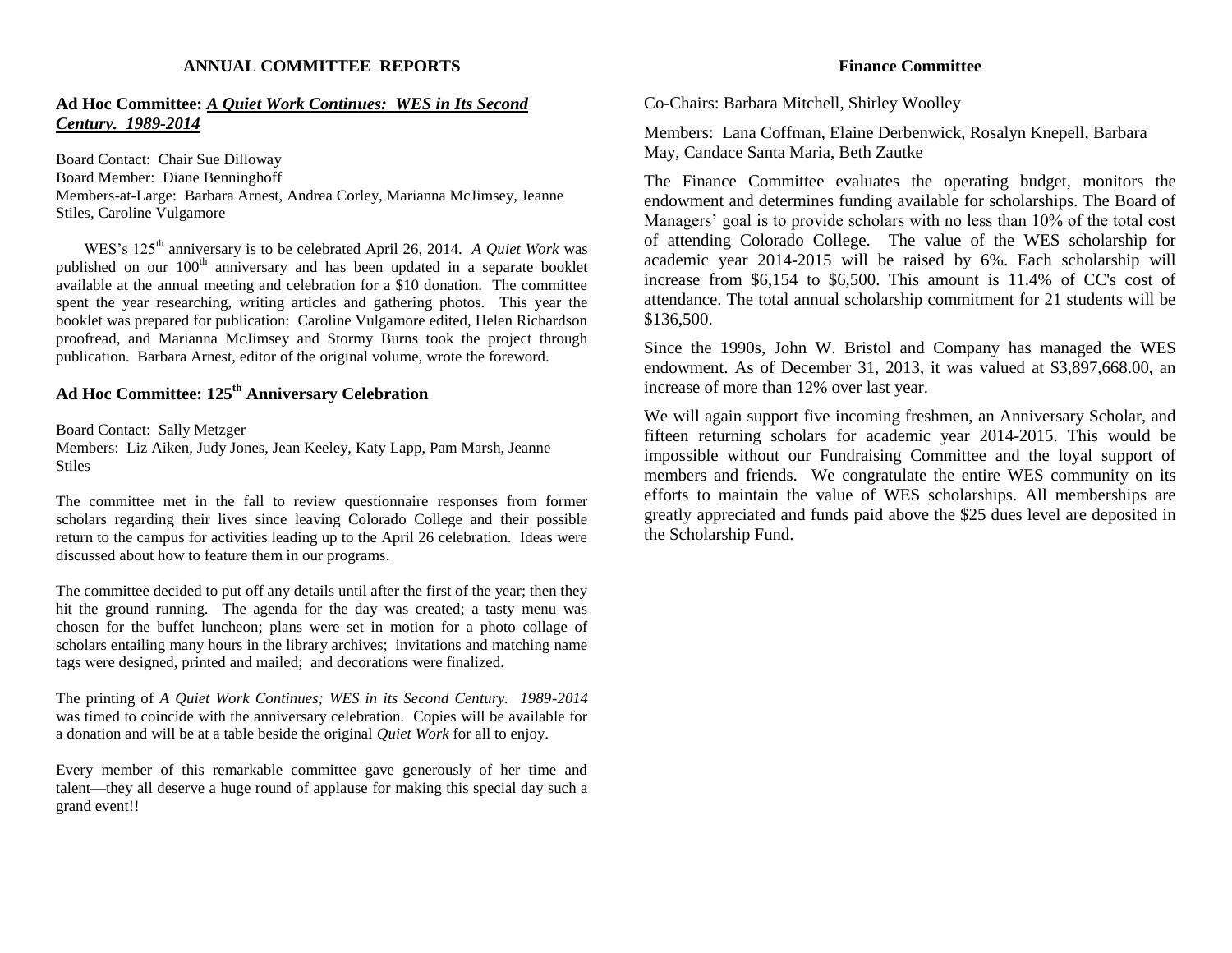## **Fundraising and Special Projects Committee**

Chair: Lana Coffman Board Members: Ann Burek, Sarah Healy, Karen Henderson, Barbara May, Shirley Woolley Members-at-Large: Sharon Rice, Cathy Wilson-O'Donnell

# **Van Briggle Products: Barbara May, Shirley Woolley**

Van Briggle cards and other products were promoted at all WES luncheons and at the Colorado College Craft Fair. Four new bookmarks were created and displayed. A special card featuring a photo of the Van Briggle Pottery was produced for the WES 125<sup>th</sup> Anniversary. Proceeds for the year amounted to \$967 and will be deposited in the Scholarship Fund.

# **WES Fundraising Trips: Sharon Rice: Chair**

Sharon Rice, Cathy Wilson-O'Donnell and Lana Coffman led a very successful four-day trip entitled "Ranches, Foundries, Peaks, and Science" in June, 2013. This fundraising trip added \$2650.00 to the WES Scholarship Fund.

In December 2013, WES entered into a partnership with the PILLAR Institute for Lifelong Learning to plan and present trips together. WES members Sharon Rice and Cathy Wilson-O'Donnell represented WES in these discussions with PILLAR, and continue to work with PILLAR to plan future jointly-sponsored trips.

The first WES/PILLAR trip "From Atoms to the Cosmos: Explore Science in New Mexico", which takes place April 27 to May 4, is expected to add about \$2800.00 to the Scholarship Fund. Another WES/PILLAR partnership trip to the Tetons, Yellowstone and the Black Hills is planned for late August 2014.

**The ending balance of the Fundraising and Special Projects Fund on March 31, 2014 was \$24,317.83.**

# **Membership Committee**

Co-Chairs: Barbara Mitchell, Shirley Woolley Members: Judith Casey, Helen Knight, Candace Santa Maria, Beth Zautke

Membership statistics as of December 31, 2013 Regular Members...........................................137 Life and Silver Special Members...................105 Ex-officio and Honorary Members.....................9 **Total ..............................................................251**

# **Activities and initiatives of the committee:**

The WES database was submitted for certification throughout the year, thus insuring that labels generated for all mailings would be updated and current.

Candace Santa Maria provided regular updates to the WES database.

The database contains 305 former scholars, 35 of whom are contributing or Life Members.

Revising the "Former Board Members" information in the database will be completed by June, 2014.

The committee continued to reply to pertinent email messages and to all WES voicemail messages.

Letters were mailed in November to members who had not paid dues or made contributions in 2013. Tax acknowledgment letters were mailed in January 2014.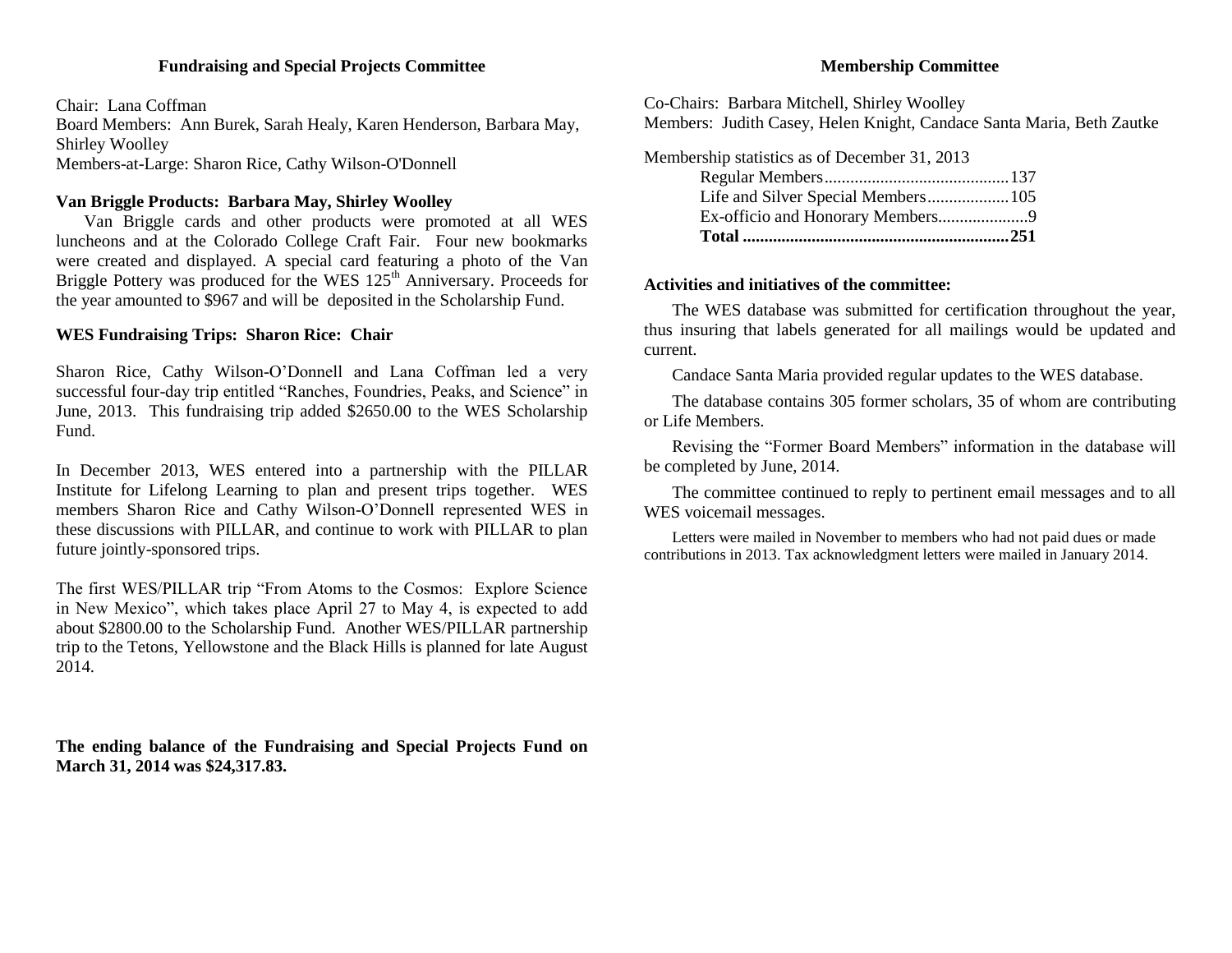## **Nominating Committee**

Chair: Shirley Woolley Board Members: Meg Chojnacki, Sue Graham Members-at-Large: Janet Strouss, Caroline Vulgamore

The WES Board of Managers fell to an all time low of eleven members in June of 2013. The 2013-2014 Nominating Committee successfully recruited ten new members for the board which were presented to the WES members at the Annual Meeting and 125<sup>th</sup> Anniversary Celebration on April 26, 2014. We truly had much to celebrate especially the sound future of WES. The following announcements were made:

#### Nominating Committee for 2014-2015

Co-Chairs: Diane Benninghoff and Judith Casey Board Members: Meg Chojnacki and Sue Graham Members-at-Large: Janet Strouss and Caroline Vulgamore

## Slate of Officers to be approved at the WES Board Meeting on May 8, 2014

 Co-Presidents: Lana Coffman and Beth Zautke 1st Vice President: Diane Benninghoff 2nd Vice President: Monique Michaud Corresponding Secretary: Meg Chojnacki Treasurer: Barbara Mitchell Assistant Treasurer: Elaine Derbenwick Recording Secretary: Diane Benninghoff

 Board members whose first term will expire in 2016 are Michelle Beckmann, Ann Burek, Judith Casey, Sarah Healy, Rosalyn Knepell, Helen Knight, Barbara May and Crystal White. Board members whose first term will expire in 2017 are Karen Henderson and Monique Michaud.

 Laura Hagler resigned after completing her first three-year term. Rhonda Heschel and Shirley Woolley will leave the board in June 2014 after completing six years of service.

# **Program Committee**

Chair: Sue Graham

Board Members: Diane Benninghoff, Ann Burek, Judith Casey, Lana Coffman, Helen Knight, Monique Michaud Member-at-Large: Sally Metzger (125<sup>th</sup> Anniversary Celebration Contact)

# Scholar Tea - September 19, 2013

The Scholar Tea was held in the beautiful ambiance of Stewart House. Meg Chojnacki presented certificates to four freshmen and our anniversary scholar, a sophomore. Grace Guryan was named the Marianne Stoller Scholar and Meg delivered the centerpiece to Dr. Stoller who was delighted and most appreciative.

# Fall Luncheon and Program - October 17, 2013

The presentation in Gaylord Hall, given by Michael Howell, MFA, Collections Manager at the Colorado Fine Arts Center was "Vision and Pedagogy: The Interface Between Colorado College Interns and the Fine Arts Center". The audience was both surprised and impressed with the growing relationship between Colorado College and the FAC as well as the responsibility given to the Colorado College interns.

## Winter Luncheon Program - January 30, 2014

CC Chemistry professor, Ted Lindeman, presented "The Behavior and Misbehavior of Snowflakes" in Gaylord Hall. Snowflakes and snow crystals have been of keen interest to Dr. Lindeman since high school and he had many fun and fascinating facts to share. The information was also quite timely for our Colorado winter, making all more aware of nature's special gifts!

# WES 125<sup>th</sup> Anniversary Celebration and Annual Meeting - April 26, 2014

The 125<sup>th</sup> anniversary celebration of WES will be held in Bemis Hall. This should be a wonderful event: valuable information at the annual meeting, delicious food, previous scholars being recognized, and wonderful camaraderie throughout the day. Senior scholars will also be recognized and will share future plans.